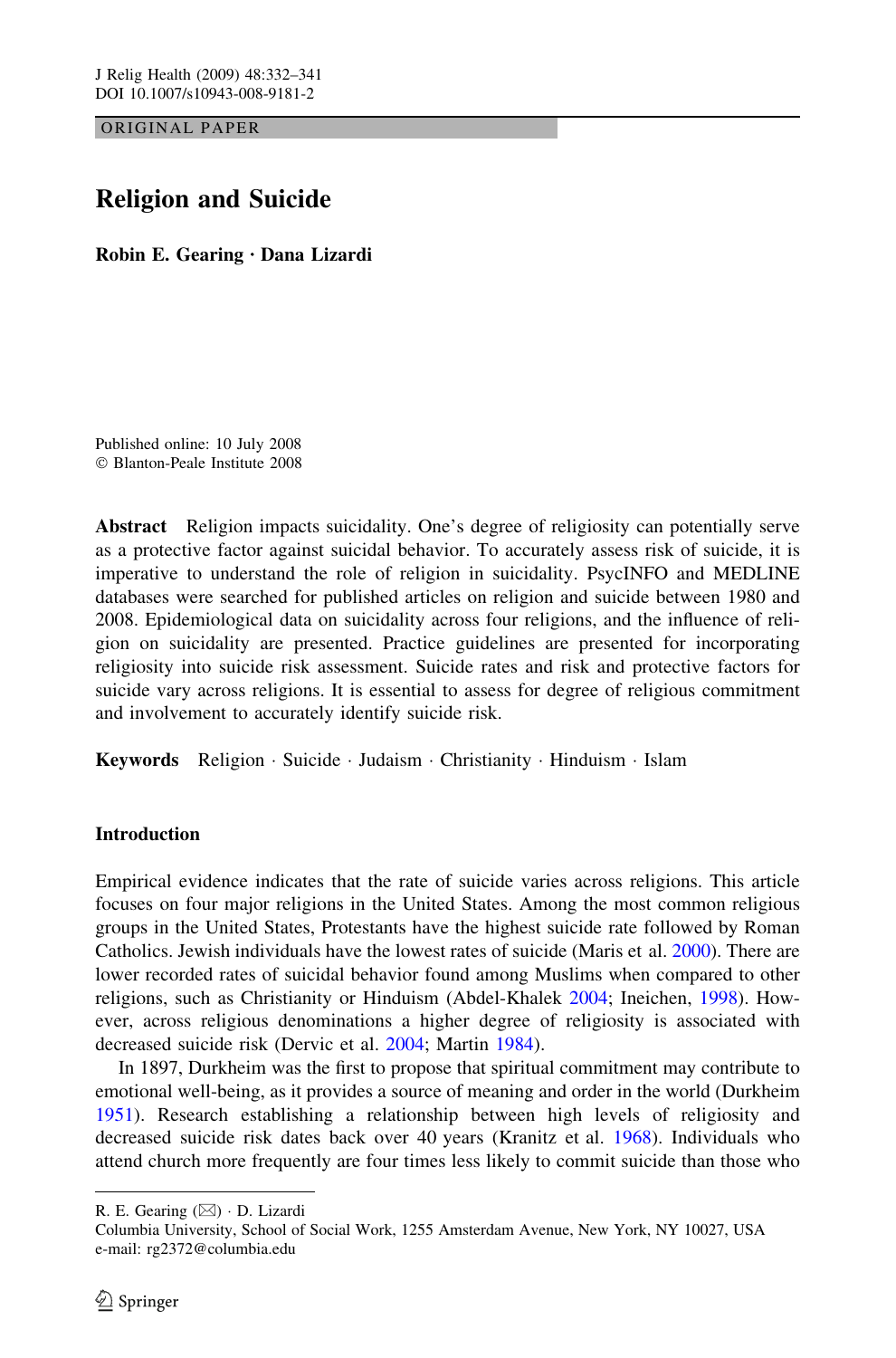never attend (Martin [1984](#page-8-0)). The relationship between religiosity and suicide appears to vary by gender. Among males, higher male suicide rates are associated with lower levels of religious belief and religious attendance. This relationship has not been demonstrated among females (Neeleman et al. [1997\)](#page-8-0).

Given the potential protective impact of religious affiliation and commitment against suicide risk, it is essential to include an evaluation of religion in any psychosocial assessment, particularly with suicidal clients. An accurate understanding of a client's religious faith and participation may indicate potential suicide risk. It may also help to identify potential areas that treatment may target to enhance life-affirming beliefs and expectations. While it is recognized that a number of factors are inter-related with one's religiosity such as gender, age, ethnicity, and/or culture, this review critically focuses on the key risk and protective factors of four dominant U.S. religions as they relate to suicide.

#### Method

The PsycINFO and MEDLINE databases were used to search for published articles between 1980 and 2008 using keywords of religion, Christianity, Catholic, Judaism, Islam, Muslim, Hindu, attempted suicide, suicide, suicide prevention, and related mapped terms were searched. The search was limited to English language journal articles. Research studies and review articles focusing on the relationship between religion and suicide were included in this review. Bibliographies of key articles were also included. This review focuses on suicide rates and risk and protective factors for suicide across Christianity, Hinduism, Islam, and Judaism.

#### **Results**

Religion as a Protective Factor Against Suicide

Religiosity has been shown to be associated with reduced risk of suicidality (Dervic et al. [2004;](#page-7-0) Lizardi et al. [2007](#page-8-0); Stack [1983\)](#page-9-0). For example, suicide rates in religious countries are lower than suicide rates in secular countries (Breault [1993;](#page-7-0) Dervic et al. [2004;](#page-7-0) Stack [1983](#page-9-0)). Furthermore, intensity of religious commitment has been shown to be related to suicidal behaviors (Nelson [1977\)](#page-8-0). These findings are not specific to particular religious denominations (Dervic et al. [2004;](#page-7-0) Lizardi et al. [2007;](#page-8-0) Stack [1983\)](#page-9-0).

Moral and religious objections to suicide have a unique association with suicidal behavior. The life-saving beliefs associated with religious commitment may protect against suicide (Dervic et al. [2004;](#page-7-0) Lizardi et al. [2007;](#page-8-0) Koenig et al. [2001](#page-7-0); Neeleman et al. [1997;](#page-8-0) Stack [1983](#page-9-0)). Studies indicate that individuals with low moral and religious objections to suicide are more likely to have a lifetime history of suicide attempt (Dervic et al. [2004;](#page-7-0) Lizardi et al., [2007;](#page-8-0) Neeleman et al. [1997;](#page-8-0) Stack [1983\)](#page-9-0). Individuals with higher moral and religious objections to suicide perceive more reasons for living.

The protective role of religiosity includes a number of mechanisms. Most religions have strong sanctions against suicide; thus, those individuals who report stronger commitment to those religions would be less likely to resort to suicide. In addition to condoning suicide, involvement in organized religions provides the opportunity to develop an extended support network in congregation members and clergy, which has been shown to be a protective factor against suicidality (Cheng et al. [2000](#page-7-0); Gould et al.[1996;](#page-7-0) Greening and Stoppelbein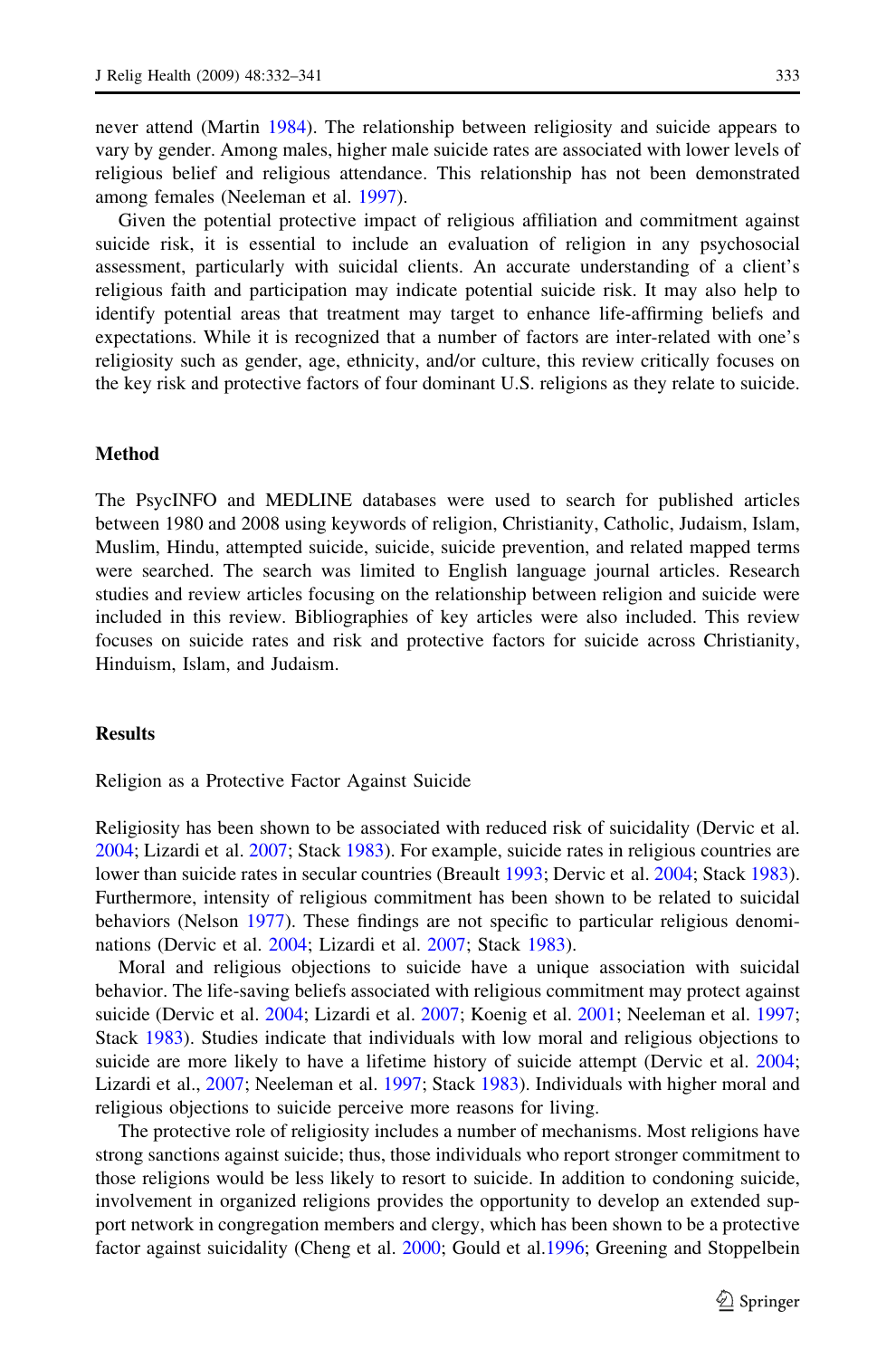[2002;](#page-7-0) Koenig et al. [2001](#page-7-0); Mann [2002;](#page-8-0) Szanto et al. [2003](#page-9-0)). Religiosity has also been shown to be associated with lower levels of aggression and hostility (Koenig et al. [2001](#page-7-0); Malone et al. [1995](#page-8-0); Mann et al. [2005](#page-8-0); Oquendo et al. [2000](#page-8-0)) which have been consistently shown to be related to suicidal behavior. Additionally, many religions proscribe elicit behaviors such as substance abuse (Hilton et al. [2002\)](#page-7-0) and smoking (Martin et al. [2003](#page-8-0)) which have an established relationship to suicide. Thus, high levels of religiosity could have an indirect protective effect on suicide via the prohibition of substance use (Hilton et al. [2002](#page-7-0)). Further, the motivation to commit suicide involves considerable ambivalence, and suicidal individuals often experience an internal struggle between wanting to live and wanting to die (Shneidman and Farberow [1957](#page-9-0)). Given that the moral objections to suicide are founded in traditional religious beliefs (Linehan et al. [1983](#page-8-0)), religious values and optimism may be important considerations for many individuals contemplating suicide (Linehan et al. [1983](#page-8-0)) and may serve to positively influence the decision to live (Pinto et al. [1998](#page-8-0)). Further studies with more comprehensive assessment of religiosity are needed to clarify the relationship between suicidality and religiosity.

#### Christianity and Suicide

The word suicide does not appear in the Bible; however, there are several examples of individuals committing suicide, such as, Judas, King Saul, Samson (Maris et al. [2000;](#page-8-0) Phipps [1985\)](#page-8-0). Biblical writers neither condemn nor praise those whom they recorded as having taken their own lives. The Christian perspective on suicide has remained relatively stable since the fifth century (Phipps [1985](#page-8-0)). St. Augustine argued in the fifth century that suicide was a violation of the sixth commandment, ''Thou shall not kill'' (Kennedy [2000;](#page-7-0) Maris et al. [2000](#page-8-0); Phipps [1985;](#page-8-0) Retterstol [1993\)](#page-9-0). He argued that this applied to one's own life as well as the lives of others and all life should be preserved (Kennedy [2000](#page-7-0); Phipps [1985;](#page-8-0) Retterstol [1993](#page-9-0)). St. Thomas Aquinas, Catholic theologian, expanded on Augustine's perspective and described suicide is a sin against self, neighbor and God (Aquinas [1225–](#page-7-0)1274). St. Aquinas claimed that every living organism naturally desires to preserve its life, thus suicide is against nature. St. Thomas Aquinas also claimed that suicide is contrary to religious rights, in that only God has the right to decide when a person will live or die. Further, St. Aquinas believed that confession of sins must be made prior to departing from the world to enter Heaven. Consequently, suicide is one of the most serious of all sins because the individual who completes suicide is unable to confess to the act and repent (Kennedy [2000](#page-7-0); Phipps [1985\)](#page-8-0).

The view of suicide as a sin dominates current Christian attitudes across the various denominations (e.g., Catholics, Baptists, and Protestants). The sin of suicide is equated with other forms of taking life such as abortion and murder (Maris et al. [2000](#page-8-0); Wogaman [1990\)](#page-9-0). According to the Catechism of the Catholic Church [\(1994](#page-7-0)), one has to be mentally competent to understand that the act in which he/she partakes is a sin. Thus, if one considers suicide an act of the mentally ill, it cannot simultaneously be viewed a sin. When an individual dies, s/he faces judgment by God, and only God can decide if the individual will go to heaven, hell, or purgatory (Catholic Church [1994](#page-7-0)). Historically, those who committed the suicide were unable to be buried in Catholic cemeteries (Phipps [1985\)](#page-8-0); however, this is now a rarely practiced custom within Catholicism. During funeral services, forgiveness is asked for the deceased and comfort, for the survivors (Turner [1998](#page-9-0)).

There are 2.1 billion Christians worldwide. Among the dominant Christian denominations (Catholics Baptists and other Protestants), the lowest suicide rates are found among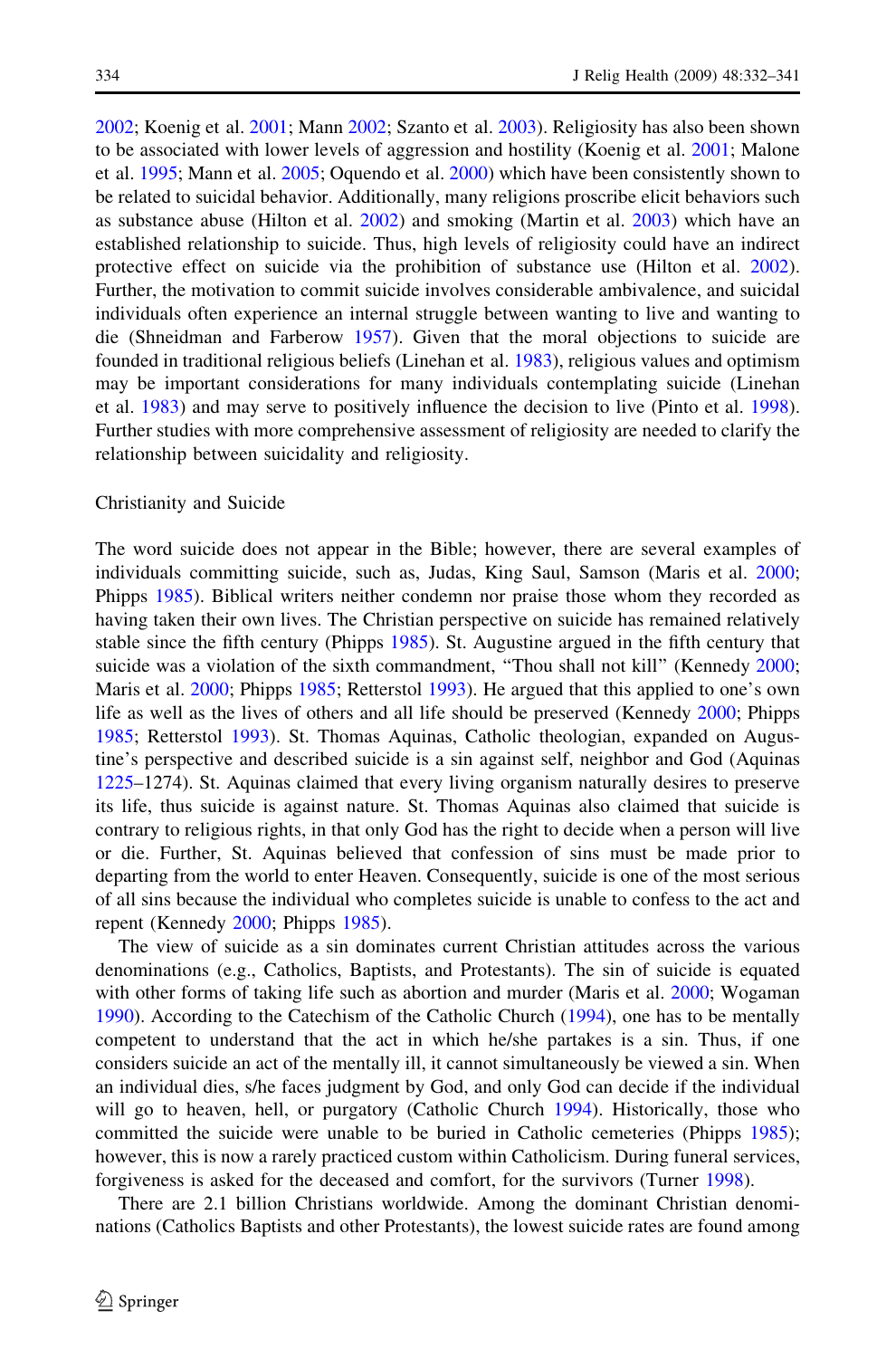Catholics and evangelical Baptists, with higher incidence occurring among other Protestant faiths (Pescosolido & Georgianna, [1989](#page-8-0)). Researchers indicate that Catholics and Baptists are more likely to be actively involved in church activities and, therefore, may benefit more from expanded social support networks (Pescosolido & Georgianna, [1989](#page-8-0)). Furthermore, Catholic countries have lower suicide rates than Protestant ones and within Protestant countries areas with a preponderance of Catholics have lower suicide rates (Hood-Williams, [1996\)](#page-7-0). There are significantly higher suicide rates in men and in the elderly in Catholic and Christian orthodox countries, compared to rates in non-Catholic and orthodox countries (Pritchard & Baldwin, [2001\)](#page-9-0).

#### Hinduism and Suicide

There are an estimated 900,000 million Hindus in the world, predominantly in the Indian subcontinent. Unlike Muslim or Christian writings, Hindu scriptures are relatively ambivalent on the issue of suicide (Ineichen [1998](#page-7-0)). Also, Hindu philosophies of reincarnation and karma mean, that for Hindus, life does not end at death, as death leads to rebirth (Hassan [1983](#page-7-0); Ineichen [1998](#page-7-0)). Thus, it has been purported by some that Hindu religion is more tolerant toward suicide (Hassan [1983;](#page-7-0) Ineichen [1998](#page-7-0); Kamal and Loewenthal [2002](#page-7-0)).

There is limited research on suicidality and Hindus. In a study examining suicide beliefs and behavior among Hindus and Muslims living in the UK, it was found that Hindus less strongly endorsed moral objections and survival-and-coping reasons for living than Muslims (Kamal and Loewenthal [2002](#page-7-0)). Another survey study found a higher rate of suicide among Hindus than Muslims (Ineichen [1998](#page-7-0)). Research seems to indicate that males have higher rates of suicide than females and the majority of suicide attempters studied had a psychiatric diagnosis (Latha et al. [1996\)](#page-8-0).

The centuries' old Hindu practice of Sati is a ritual act of suicide in which widows selfimmolate on the funeral pyre of their husbands. Although this ritual is now illegal, it continues to be practiced in some areas of the Indian subcontinent (Kumar [2003\)](#page-8-0). Research has found little evidence that women who engage in Sati have a psychiatric disorder (Bhugra [2005](#page-7-0)). It is important to recognize that Sati is not a religious act nor is it related to psychiatric illness; rather this form of suicide appears more related to social, gender, and cultural factors (Bhugra [2005](#page-7-0)).

#### Islam and Suicide

The impact and influence of the Islamic faith on suicidality remains difficult to determine, due to the limited research in the area (Cosar et al. [1997;](#page-7-0) Khan and Reza [2000\)](#page-7-0). No Middle Eastern country has reported morality data to the World Health Organization (WHO) since 1989 (Lester [2006\)](#page-8-0), and very few Islamic countries record suicide or report suicide rates (Khan and Hyder [2006;](#page-7-0) Pritchard and Amanullah [2007](#page-8-0)). It is important to separate the concept of suicide from martyrdom. The focus here is on suicide, the self-inflicted intentional act designed to end one's own life, not on martyrdom, which involves using one's death in a defense of one's homeland by inflicting losses on an enemy (Abdel-Khalek [2004\)](#page-6-0).

Limited research has indicated that suicide rates are lower in predominantly Islamic countries in comparison to other countries (Abdel-Khalek [2004](#page-6-0)). Similarly, there are lower recorded rates of suicidality found among the 1.5 billion Muslims when compared to other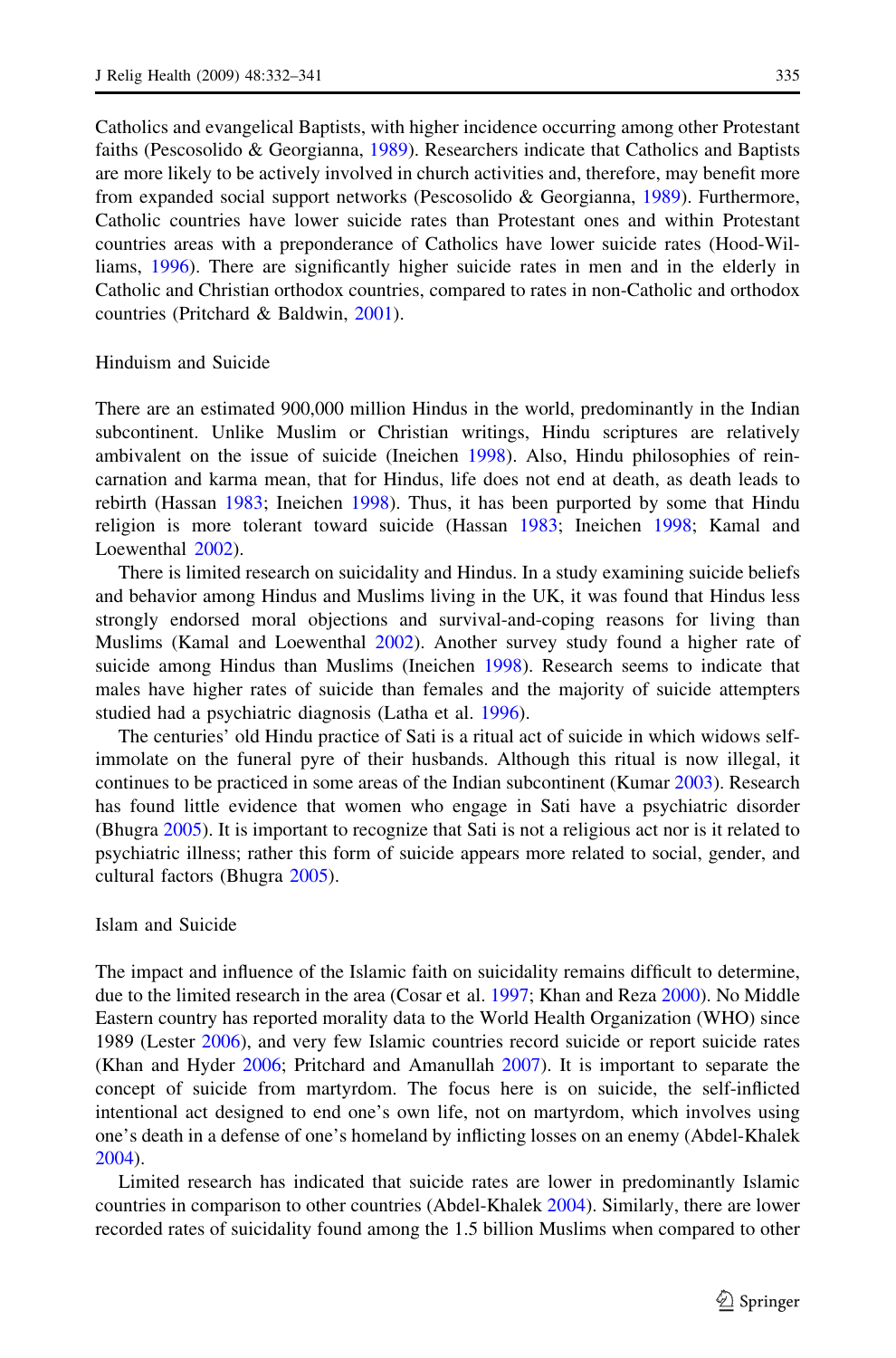religions, such as Christianity or Hinduism (Abdel-Khalek [2004](#page-6-0); Ineichen [1998;](#page-7-0) Kamal and Loewenthal [2002](#page-7-0)). In studies that have focused on psychological disorders and traits such as depression, anxiety, obsessive compulsion, neuroticism, pessimism, and death obsession, samples from Islamic countries have scored higher than western samples (Abdel-Khalek [2004,](#page-6-0) Abdel-Khalek [2006](#page-6-0); Abdel-Khalek and Lester, [1999,](#page-7-0) Abdel-Khalek and Lester [2003](#page-7-0)).

Studies examining this phenomenon of low suicide rates, but higher levels of psychological distress scores, have proposed several explanations. One, higher rates of religiosity among Muslims act as a buffer to suicidality (Thorson et al. [1997\)](#page-9-0); however, religiosity is associated with lower levels of depression and anxiety (Abdel-Khalek [2007](#page-6-0)). Two, Islam is firmer in regard to the sinfulness of suicide as compared to other religions (Ineichen [1998;](#page-7-0) Lester [2006](#page-8-0); Pritchard and Amanullah [2007](#page-8-0)). Three, the social stigma of suicidality in predominantly Islamic countries artificially lowers the reported rates (Lester and Akande [1994;](#page-8-0) Sarfraz and Castle [2002](#page-9-0)). It has been suggested that the reported rareness of Muslim suicide is a myth (Sarfraz and Castle [2002\)](#page-9-0), because of the under-reporting due to social stigma (Lester and Akande, [1994](#page-8-0); Sarfraz and Castle [2002](#page-9-0)).

In the Holy Qu'ran, suicide is expressly forbidden in Surah 4, verses 29 and 30, which state ''do not kill or destroy yourself'', with eternal punishment for suicide resulting in the individual burning in hell. Similar to the Christian Bible, however, the Qu'ran is interpreted differently across various (Islamic) countries, regions, and sects (Pritchard and Amanullah, [2007\)](#page-8-0). Furthermore, as many Islamic countries have incorporated the Sharia (Islamic law) into their legal system, such as in Saudi Arabia, Pakistan, or Kuwait, suicide and suicide attempts remain criminal offenses (Al-Jahdali et al. [2004;](#page-7-0) Khan and Hyder [2006;](#page-7-0) Sarfraz and Castle [2002;](#page-9-0) Suleiman et al. [1989\)](#page-9-0).

Some research, however, has indicated an increasing suicide trend in Islamic countries (Khan [2007](#page-7-0); Khan and Hyder [2006\)](#page-7-0). For example, the suicide rates have reportedly increased in the Sindh region in Pakistan from 90 in 1987 to 360 in 1999 (Khan and Hyder [2006\)](#page-7-0). Another study surveying suicide ideation among Pakistan college students found high overall rates equally in both men and women (Khokher and Khan [2005\)](#page-7-0). Research investigating suicide in predominantly Islamic countries has found suicidality to be both a reality and a growing concern (Al-Jahdali et al. [2004](#page-7-0); Cosar et al. [1997;](#page-7-0) Khan and Reza [2000\)](#page-7-0). According to Pritchard and Amanullah's ([2007\)](#page-8-0) analysis comparing suicide and undetermined deaths in 17 Islamic countries, patterns of suicide (e.g., increased risk with age) similar to those in Western countries have been found. Suicide in Islamic countries was found to be a significant problem (Pritchard and Amanullah [2007](#page-8-0)). Nonetheless, there are few mental health or social services in predominantly Islamic countries for individuals who are suicidal and fewer for survivors and family members following a suicide (Khan and Hyder [2006;](#page-7-0) Sarfraz and Castle [2002](#page-9-0)). Often individuals who have attempted suicide and their families will avoid going to public hospitals which will report the event as a crime to the police (Khan [2007;](#page-7-0) Khan and Hyder [2006](#page-7-0)). Surviving family members are stigmatized and often ostracized in traditional Muslim communities (Sarfraz and Castle [2002\)](#page-9-0). Muslim graveyards are often reluctant to bury an individual after a suicide, which is considered a haram or forbidden death (Sarfraz and Castle [2002](#page-9-0)).

To date, research into Muslim suicidality remains limited not only in reported data, but also across religious subgroups. Islam is not a single unified religion, rather it is comprised of many competing sects (Lester [2006](#page-8-0)). Yet, there is little investigation or empirical data across the various Islamic sects of the Sunni or Shia, or the smaller sects of the Ahmadi, Alawai, Druze, Islaili, Qadiani, Sufi, or Yezidi (Lester [2006](#page-8-0)).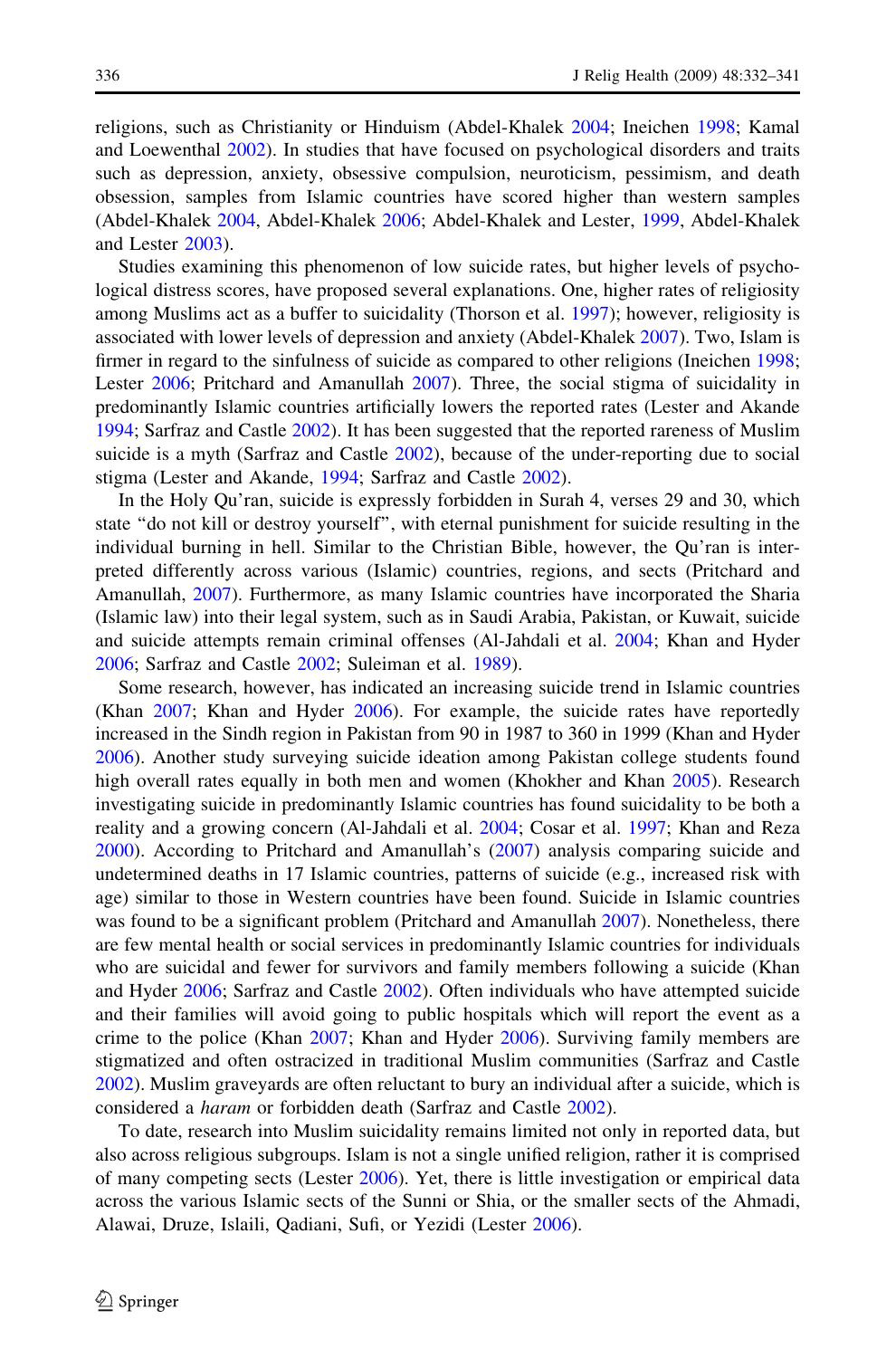#### Judaism and Suicide

Judaism strictly sanctions suicide and regards suicide as a criminal act. Suicide is likened to murder. According to Jewish doctrine, an individual does not have the right to wound his/her own body, let alone to take his own life (Bailey and Stein [1995](#page-7-0); Schwartz and Kaplan [1992\)](#page-9-0). Jewish law does not consider the fifth commandment of ''Thou shall not kill'' as applying to suicide (Jacobs [1995\)](#page-7-0). However, it does value the preservation of human life above all else (Jacobs [1995\)](#page-7-0), and thus condemns suicide.

According to Kaplan and Schoenberg [\(1988](#page-7-0)), Judaic principles ascribe a great spiritual consequence to suicide. When an individual commits suicide, the soul has nowhere to go (Kaplan and Schoenberg [1988\)](#page-7-0). It cannot return to the body, because the body has been destroyed. It cannot be let in to any of the soul worlds, because its time has not come. Thus, it is in a state of limbo which is very painful. A person may commit suicide because he wants to escape, but, in reality, the result is a far worse situation. While problems have the opportunity to be resolved in this world, after death, there are no more opportunities, only consequences. According to strict Judaic belief, individuals who commit suicide are unable to receive traditional post-death rituals such as a proper burial and blessings (Kaplan and Schoenberg [1988\)](#page-7-0).

Across the world, 14 million people identify themselves as Jewish. Suicide rates among Jewish individuals in the United States and Israel have historically been noted to be low (Dublin [1963](#page-7-0); Levav and Aisenberg [1989](#page-8-0); Miller [1976\)](#page-8-0) with suicide rates in Israel being lower than suicide rates in the United States (Levav and Aisenberg [1989](#page-8-0)). Overall, Jewish individuals have the lowest rate of suicide in the United States as compared to Christians and Protestants (Maris et al. [2000\)](#page-8-0). Several studies have reported that suicide rates are lower among Jews as compared to the general population in predominantly Protestant communities (Danto and Danto, [1983](#page-7-0); Goss and Reed [1971](#page-7-0); Levav et al. [1988](#page-8-0); Williams [1997\)](#page-9-0). Additionally, in a study of the United States examining the proportion of the Jewish population and corresponding suicide rates across 50 states, a significant negative correlation was found (Bailey and Stein [1995](#page-7-0)).

In Israel, suicide rates among the Jewish population are among the lowest in the world (Kohn et al. [1997](#page-8-0)), yet they are higher for Jewish individuals than for Muslims (Levav and Aisenberg [1989](#page-8-0); Lubin et al. [2001](#page-8-0)). Among the Jewish population, suicide rates are higher for men than for women (Lubin et al. [2001](#page-8-0)). The suicide rate increases directly with age. In addition, the suicide rate for Jewish males in Israel is increasing, particularly in the 18- to 21-year-old age group. Rates of suicide are found to differ according to marital status. The highest rates were in married individuals (Nachman et al. [2002\)](#page-8-0). An increase in the use of firearms has also been cited (Lubin et al. [2001](#page-8-0)).

#### Recommended Clinical Guidelines

The relationship between an individual's religiosity and suicidality often remains ignored in clinical assessments. Although research is increasingly recognizing the risk and protective role that religion may exert on an individual's suicide risk, specific guidelines for integrating religious information and beliefs into suicide risk assessment have yet to be established. The following general practice guidelines may aid clinicians in assessing the influence and impact of clients' religiosity on their suicide risk:

1) Assess the importance of religion to the client and their identity. This step can be extended to include the importance of religion in the lives of the client's significant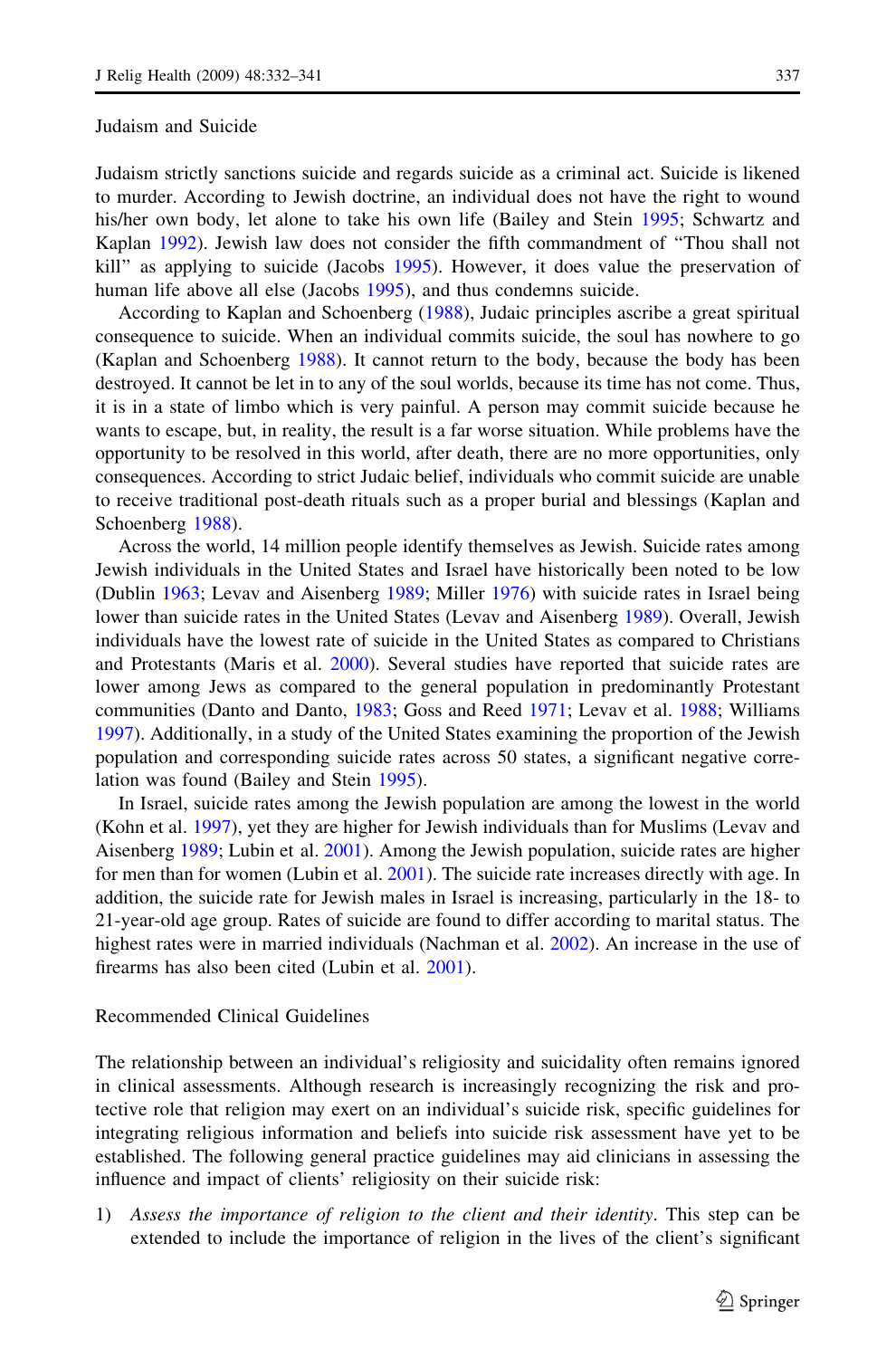<span id="page-6-0"></span>others, such as partners, parents, and friends. Specifically, what is the client's degree of religious affiliation? (e.g., how often do they attend services or engage in religious rites, like prayer? Do they socialize with members of their religious community?). How strongly do they identify with their religion's tenets? Has the degree of their religious commitment recently changed?

- 2) Assess the role of religiosity during previous times of stress and difficulties. Has the client's religiosity served as a source of comfort or as a coping mechanism in past difficulties? Has the client's religiosity contributed to her or his level of distress? Has the client's religiosity neither positively nor negatively influenced her or his level of distress during times of crisis? If religion has been utilized, how so (e.g. relying on religious figures as sources of guidance and support; increasing involvement in religious activities such as attendance at and participation in religious rituals). If religion has not been utilized, why?
- 3) Assess how suicide is conceptualized and perceived in the client's religion. Are there sanctions against suicide? Are there circumstances when it may be an accepted act? Are there different interpretations of suicidality within the religion? Is there conflict between their religion's viewpoint and their personal beliefs in relation to suicide? If so, how do they address this conflict and its impact on their faith?
- 4) Assess the value of strengthening the client's religiosity and participation in their religion. For some clients, increasing their religiosity may be a central protective factor. In such cases, it is important to examine: Which elements of the client's religiosity provide protection? How can the client find ways to maximize the support they receive from their religiosity? In contrast, if religion has been a source of distress or difficulty, it is important to examine: Which elements of the client's religiosity have added to her or his distress? How can the client find ways to minimize these harmful effects?

## **Conclusion**

The act of suicide is condemned in most major religious sects. Research has established that degree of religiosity is directly related to degree of suicidality, with greater religiosity predicting decreased risk of suicidal behavior. Several mechanisms have been attributed to the protective role of religion, including a decrease of aggression and hostility and an increase in reasons for living. The protective role of religion can be found across major religious denominations; thus, assessing a client's degree of religious affiliation may serve as an effective indicator of suicide risk. The recommended clinical guidelines serve as an aid to clinicians for integrating this information into assessment protocols. Further research is warranted in the area of religion and suicidality to better understand the relationship between religiosity and gender, age, culture, and ethnicity.

## **References**

- Abdel-Khalek, A. (2004). Neither altruistic suicide, nor terrorism but martyrdom: A Muslim perspective. Archives of Suicide Research, 8(1), 99–113. doi[:10.1080/13811110490243840](http://dx.doi.org/10.1080/13811110490243840).
- Abdel-Khalek, A. (2006). Optimism and pessimism in Kuwaiti and American college students. The International Journal of Social Psychiatry, 52(2), 110–126. doi[:10.1177/0020764006062092](http://dx.doi.org/10.1177/0020764006062092).
- Abdel-Khalek, A. (2007). Religiosity, happiness, health, and psychopathology in a probability sample of Muslim adolescents. Mental Health, Religion & Culture, 10(6), 571–583.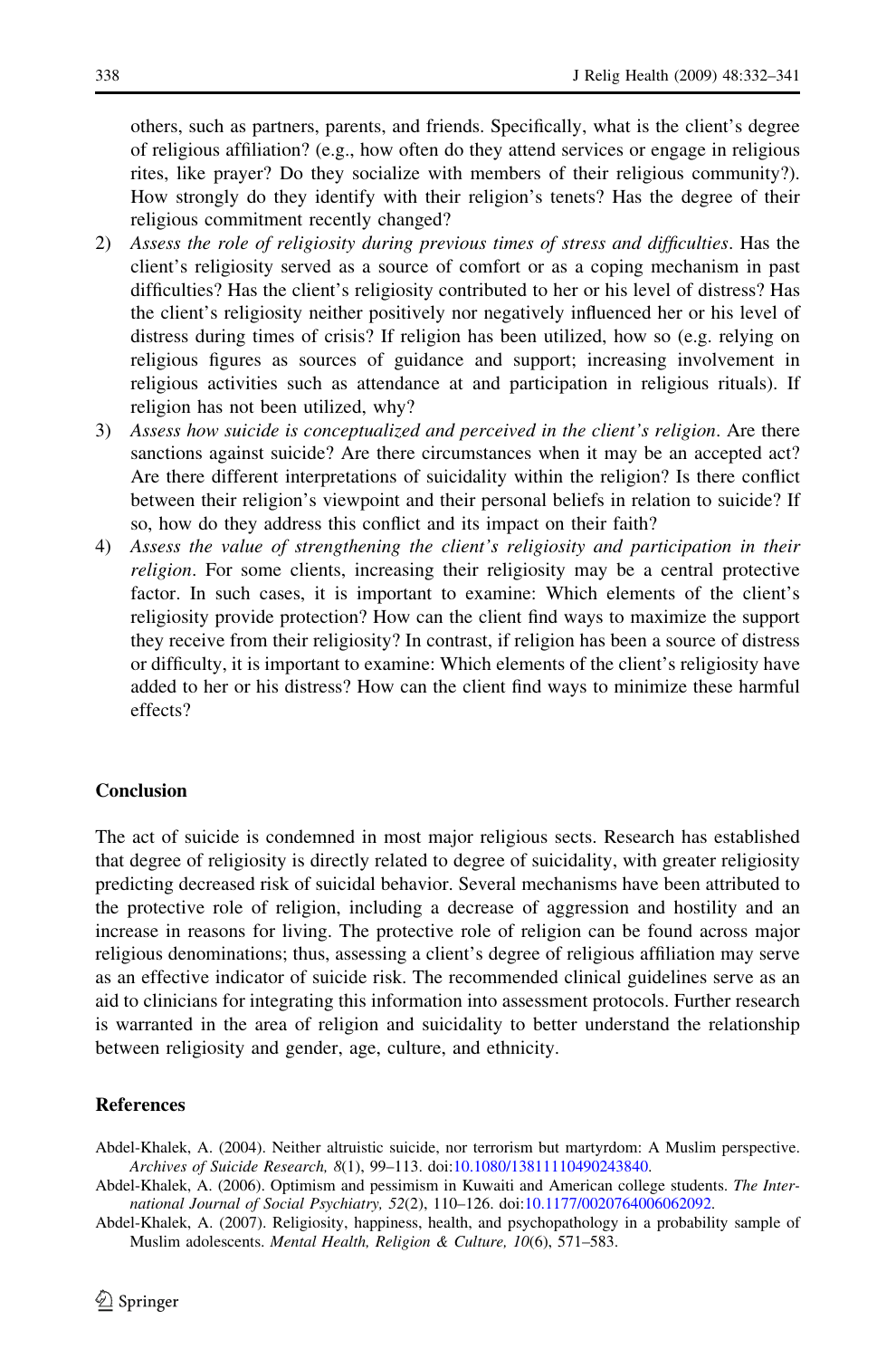- <span id="page-7-0"></span>Abdel-Khalek, A., & Lester, D. (1999). Obsession-compulsion in college students in the United States and Kuwait. Psychological Reports, 85, 799–800. doi:[10.2466/PR0.85.7.799-800.](http://dx.doi.org/10.2466/PR0.85.7.799-800)
- Abdel-Khalek, A., & Lester, D. (2003). Death obsession in Kuwaiti and American college students. Death Studies, 27, 541–553. doi:[10.1080/07481180302881.](http://dx.doi.org/10.1080/07481180302881)
- Al-Jahdali, H., Al-Johani, A., Al-Hakawi, A., Arabi, Y., Ahmed, Q. A., Altowirky, J., et al. (2004). Pattern and risk factors for intentional drug overdose in Saudi Arabia. Canadian Journal of Psychiatry, 49(5), 331–334.
- Aquinas, T. (1225–1274). Summa Theologica.
- Bailey, W. T., & Stein, L. B. (1995). Jewish affiliation in relation to suicide rates. Psychological Reports, 76(2), 561–562.
- Bhugra, D. (2005). Sati: A type of nonpsychiatric suicide. Crisis. The Journal of Crisis Intervention and Suicide Prevention, 26(2), 73–77. doi[:10.1027/0227-5910.26.2.73.](http://dx.doi.org/10.1027/0227-5910.26.2.73)
- Breault, K. D. (1993). Suicide in America: A test of Durkheim's theory of religious family integration, 1933–1980. American Journal of Sociology, 92, 628–656. doi:[10.1086/228544.](http://dx.doi.org/10.1086/228544)
- Catholic Church (1994). United States of America: United States Catholic Conference, Inc-Libreria Editrice Vaticana.
- Cheng, A., Chen, T., Chen, C., & Jenkins, R. (2000). Psychosocial and psychiatric risk factors for suicide: Case-control psychological autopsy study. The British Journal of Psychiatry, 177, 360–365. doi: [10.1192/bjp.177.4.360.](http://dx.doi.org/10.1192/bjp.177.4.360)
- Cosar, B., Kocal, N., Arikan, Z., & Isik, E. (1997). Suicide attempts among Turkish psychiatric patients. Canadian Journal of Psychiatry, 42, 1072–1075.
- Danto, B. L., & Danto, J. M. (1983). Jewish and non-Jewish suicide in Oakland County, Michigan. Crisis, 4, 33–60.
- Dervic, K., Oquendo, M. A., Grunebaum, M. F., Ellis, S., Burke, A. K., & Mann, J. J. (2004). Religious affiliation and suicide attempt. The American Journal of Psychiatry, 161(12), 2303–2308. doi: [10.1176/appi.ajp. 161.12.2303.](http://dx.doi.org/10.1176/appi.ajp. 161.12.2303)
- Dublin, L. I. (1963). Suicide in Jewish History. In suicide: A sociological and statistical study. New York: The Ronald Press Co.
- Durkheim, E. (1951). Suicide: A Study in Sociology (trans: Spaulding, J. A. and Simpson, G.). New York: Free Press.
- Goss, M., & Reed, J. (1971). Suicide and religion: A study of white adults in New York City, 1963-67. Life Threatening Behaviour, 1, 163–177.
- Gould, M. S., Fisher, P., Parides, M., Flory, M., & Shaffer, D. (1996). Psychosocial risk factors of child and adolescent completed suicides. Archives of General Psychiatry, 53, 1155–1162.
- Greening, L., & Stoppelbein, L. (2002). Religiosity, attributional style, and social support as psychosocial buffers for African American and white adolescents' perceived risk for suicide. Suicide & Life-Threatening Behavior, 32, 404–417. doi:[10.1521/suli.32.4.404.22333.](http://dx.doi.org/10.1521/suli.32.4.404.22333)
- Hassan, R. (1983). A way of dying: Suicide in Singapore. Kuala Lumpur: Oxford University Press.
- Hilton, S. C., Fellingham, G. W., & Lyon, J. L. (2002). Suicide rates and religious commitment in young adult males in Utah. Journal of Epidemiology and Community Health, 155(5), 413–419.
- Hood-Williams, J. (1996). Studying suicide. Health & Place, 2(3), 167–177.
- Ineichen, B. (1998). The influence of religion on the suicide rate: Islam and Hinduism compared. Mental Health Religion & Culture, 1, 31–36. doi[:10.1080/13674679808406495.](http://dx.doi.org/10.1080/13674679808406495)
- Jacobs, L. (1995). The Jewish religion: A companion. Oxford: Oxford University Press.
- Kamal, Z., & Loewenthal, K. M. (2002). Suicide beliefs and behaviour among young Muslims and Hindus in the UK. Mental Health Religion & Culture, 5(2), 111–118. doi[:10.1080/13674670210141052.](http://dx.doi.org/10.1080/13674670210141052)
- Kaplan, S. J., & Schoenberg, L. A. (1988). Defining suicide: Importance and implications for Judaism. Journal of Religion and Health, 27(2), 154–156. doi[:10.1007/BF01532072.](http://dx.doi.org/10.1007/BF01532072)
- Kennedy, T. D. (2000). Suicide and the silence of scripture. Christianity Today Retrieved March 26, 2008, from [http://www.christianitytoday.com/ct/2000/julyweb-only/42.0.html?start=1.](http://www.christianitytoday.com/ct/2000/julyweb-only/42.0.html?start=1)
- Khan, M. M. (2007). Suicide prevention in Pakistan: An impossible challenge? JPMA The Journal of the Pakistan Medical Association, 57(10), 478–480.
- Khan, M. M., & Hyder, A. A. (2006). Suicides in the developing world: Case study from Pakistan. Suicide & Life-Threatening Behavior, 36(1), 76–81. doi[:10.1521/suli.2006.36.1.76](http://dx.doi.org/10.1521/suli.2006.36.1.76).
- Khan, M. M., & Reza, H. (2000). The pattern of suicide in Pakistan. Crisis, 21(1), 31–35. doi:[10.1027/](http://dx.doi.org/10.1027//0227-5910.21.1.31) [/0227-5910.21.1.31](http://dx.doi.org/10.1027//0227-5910.21.1.31).
- Khokher, S., & Khan, M. M. (2005). Suicidal ideation in Pakistani college students. Crisis, 26(3), 125-127. doi[:10.1027/0227-5910.26.3.125](http://dx.doi.org/10.1027/0227-5910.26.3.125).
- Koenig, H. G., McCullough, M. E., & Larson, D. B. (2001). Handbook of Religion and Health. New York: Oxford University Press.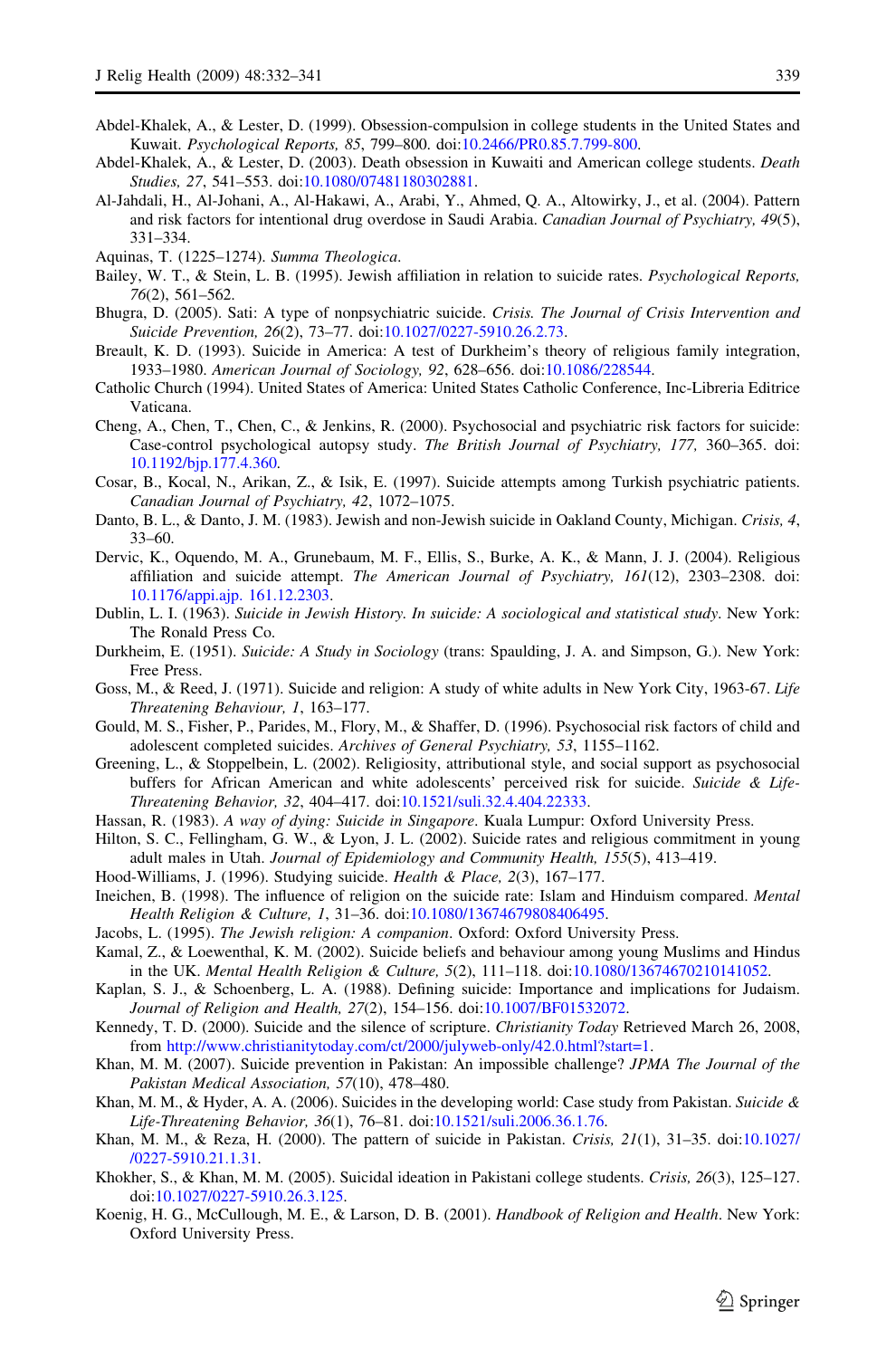- <span id="page-8-0"></span>Kohn, R., Levav, I., Chang, B., Halperin, B., & Zadka, P. (1997). Epidemiology of youth in Israel. Journal of the American Academy of Child & Adolescent Psychiatry, 36(11), 1537–1542.
- Kranitz, L., Abrahams, J., Spiegel, D., & Keith-Spiegel, P. (1968). Religious beliefs of suicidal patients. Psychological Reports, 22, 936.
- Kumar, V. (2003). Burnt wives—A study of suicides. Burns, 29(1), 31–51. doi:[10.1016/S0305-](http://dx.doi.org/10.1016/S0305-4179(02)00235-8) [4179\(02\)00235-8](http://dx.doi.org/10.1016/S0305-4179(02)00235-8).
- Latha, K. S., Bhat, S. M., & D'Souza, P. (1996). Suicide attempters in a general hospital unit in India: Their socio-demographic and clinical profile—emphasis on cross-cultural aspects. Acta Psychiatrica Scandinavica, 94(1), 26–30. doi:[10.1111/j.1600-0447.1996.tb09820.x](http://dx.doi.org/10.1111/j.1600-0447.1996.tb09820.x).
- Lester, D. (2006). Suicide and Islam. Archives of Suicide Research, 10, 77-97. doi:[10.1080/](http://dx.doi.org/10.1080/13811110500318489) [13811110500318489](http://dx.doi.org/10.1080/13811110500318489).
- Lester, D., & Akande, A. (1994). Attitudes about suicide among the Yoruba of Nigeria. The Journal of Social Psychology, 134, 851–853.
- Levav, I., & Aisenberg, E. (1989). Suicide in Israel: Crossnational comparisons. Acta Psychiatrica Scandinavica, 79(5), 468–473.
- Levav, I., Magnes, J., Aisenberg, E., Rosenblum, I., & Gil, R. (1988). Sociodemographic correlates of suicidal ideation and reported attempts - a brief report on a community survey. Israel Journal of Psychiatry, 25, 38–45.
- Linehan, M. M., Goodstein, J. L., Nielsen, S. L., & Chiles, J. A. (1983). Reasons for staying alive when you are thinking of killing yourself: The reasons for living inventory. Journal of Consulting and Clinical Psychology, 51, 276–286. doi:[10.1037/0022-006X.51.2.276.](http://dx.doi.org/10.1037/0022-006X.51.2.276)
- Lizardi, D., Currier, D., Galfalvy, H., Sher, L., Burke, A., Mann, J. J., et al. (2007). Perceived reasons for living ant index hospitalization and future suicide attempt. The Journal of Nervous and Mental Disease, 195(5), 451–455.
- Lubin, G., Glasser, S., Boyko, V., & Barell, V. (2001). Epidemiology of suicide in Israel: A nationwide population study. Social Psychiatry and Psychiatric Epidemiology, 36(3), 123–127.
- Malone, K. M., Haas, G. L., Sweeny, J. A., & Mann, J. J. (1995). Major depression and the risk of attempted suicide. Journal of Affective Disorders, 34, 173–185. doi:[10.1016/0165-0327\(95\)00015-F.](http://dx.doi.org/10.1016/0165-0327(95)00015-F)
- Mann, J. J. (2002). A current perspective of suicide and attempted suicide. Annals of Internal Medicine, 136, 302–311.
- Mann, J. J., Bortinger, J., Oquendo, M. A., Currier, D., Li, S., & Brent, D. A. (2005). Family history of suicidal behavior and mood disorders in probands with mood disorders. The American Journal of Psychiatry, 162(9), 1672–1679. doi[:10.1176/appi.ajp. 162.9.1672](http://dx.doi.org/10.1176/appi.ajp. 162.9.1672).
- Maris, R. W., Berman, A. L., & Silverman, M. M. (2000). Comprehensive Textbook of Suicidology. New York: Guiford Press.
- Martin, W. T. (1984). Religiosity and United States suicide rates, 1972–1978. Journal of Clinical Psychology, 40, 1166–1169. doi:10.1002/1097-4679(198409)40:5<1166::AID-JCLP2270400507>3.0.CO;2-T.
- Martin, T., Kirkcaldy, B., & Siefen, G. (2003). Antecedents of adult wellbeing: Adolescent religiosity and health. Journal of Managerial Psychology, 18(5), 453–470.
- Miller, L. (1976). Some data on suicide and attempted suicide of the Jewish population in Israel. Mental Health and Society, 3, 178–181.
- Nachman, R., Yanai, O., Goldin, L., Swartz, M., Barak, Y., & Hiss, J. (2002). Suicide in Israel: 1985–1997. Journal of Psychiatry & Neuroscience, 27(6), 423–428.
- Neeleman, J., Halpern, D., Leon, D., & Lewis, G. T. (1997). Tolerance of suicide, religion, and suicide rates: An ecological and individual study in 19 Western countries. Psychological Medicine, 227, 1165–1171. doi[:10.1017/S0033291797005357](http://dx.doi.org/10.1017/S0033291797005357).
- Nelson, F. L. (1977). Religiosity and self-destructive crises in the institutionalized elderly. Suicide & Life-Threatening Behavior, 7, 67–74.
- Oquendo, M., Waternaux, C., Brodsky, B., Parsons, B., Haas, G. L., Malone, K. M., et al. (2000). Suicidal behavior in bipolar mood disorder: Clinical characteristics of attempters and non-attempters. Journal of Affective Disorders, 59, 107–117. doi[:10.1016/S0165-0327\(99\)00129-9.](http://dx.doi.org/10.1016/S0165-0327(99)00129-9)
- Pescosolido, B. A., & Georgianna, S. (1989). Durkheim, suicide, and religion: Toward a network theory of suicide. American Sociological Review, 54, 33–48.
- Phipps, W. (1985). Chirstian perspectives on suicide. Christian Century (Chicago, Ill.: 1902), 970–972.
- Pinto, A., Whisman, M. A., & Conwell, Y. (1998). Reasons for living in a clinical sample of adolescents. Journal of Adolescence, 21, 397–405. doi[:10.1006/jado.1998.0173.](http://dx.doi.org/10.1006/jado.1998.0173)
- Pritchard, C., & Amanullah, S. (2007). An analysis of suicide and undetermined deaths in 17 predominantly Islamic countries contrasted with the UK. Psychological Medicine, 37, 421–430. doi:[10.1017/](http://dx.doi.org/10.1017/S0033291706009159) [S0033291706009159.](http://dx.doi.org/10.1017/S0033291706009159)